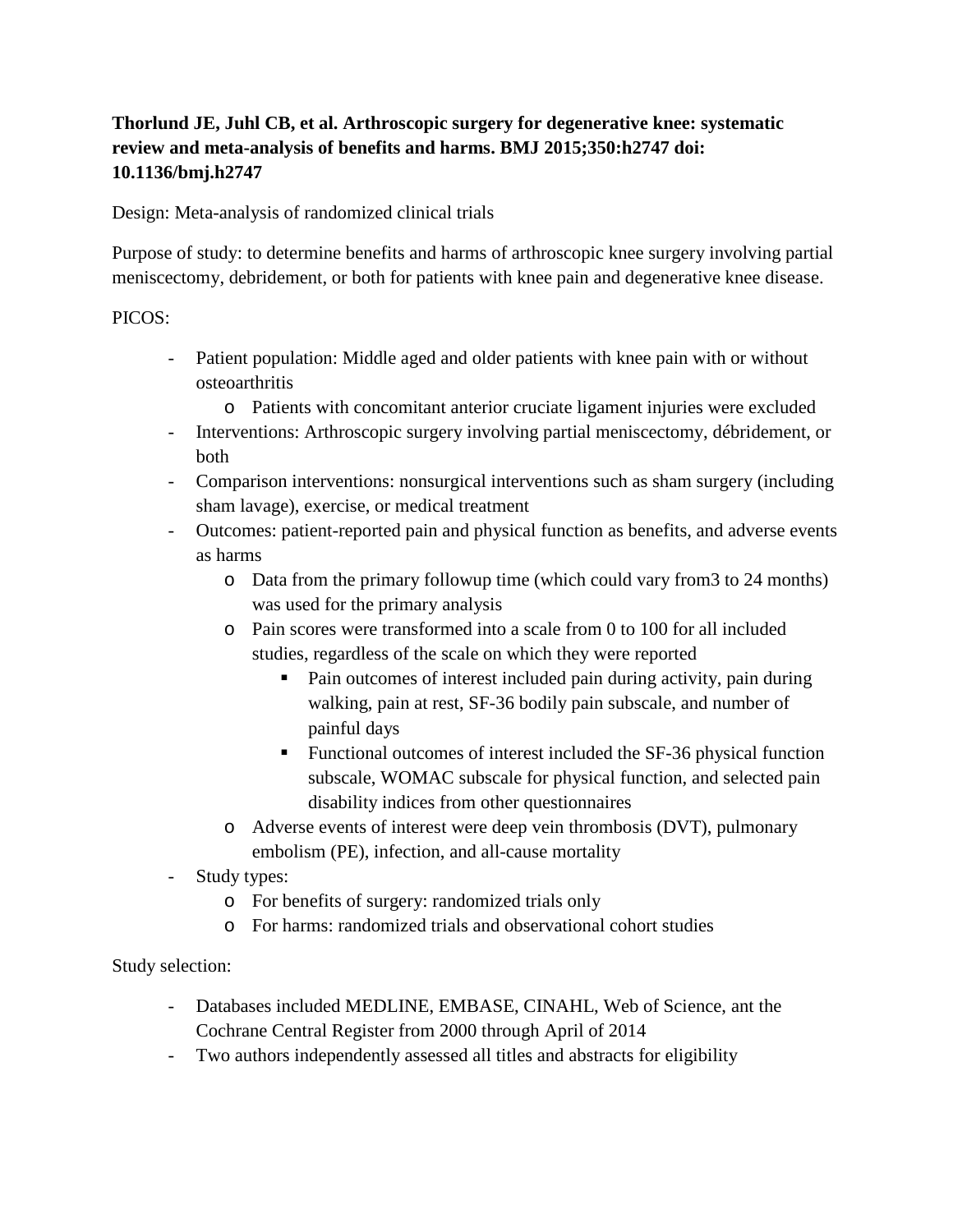- Study quality was also independently assessed by two authors who rated studies for risk of bias on how the random sequence was generated, concealment of allocation, blinding, handling of dropouts, selective outcome reporting, and other criteria

#### Results:

- The literature search yielded 1789 reports, but only 18 were considered for inclusion after review of title and abstract; 10 of these reports on 9 different trials were included in the systematic review
- The 9 included trials had data on 1270 patients who were treated with meniscectomy, debridement, or both, or a variety of control interventions
- In two trials, all patients had radiographic knee osteoarthritis (OA) of grade 2 or more on the Kellgren-Lawrence (KL) scale; in five trials, some patients had OA, and in 2 trials, no patient had OA
- The time frame for primary outcome collection varied from 3 months to 24 months
- The primary analysis for pain, using data pooled from all trials, showed a statistically significant but clinically unimportant effect of arthroscopy on pain, equivalent to 2.4 points on a 100 point scale
	- o A pain benefit was observed only in the first six months; after six months, no pain benefit from arthroscopic surgery was apparent
- The analysis for knee function from pooling dat from all trials did not show a benefit of arthroscopic surgery at any of the analyzed time points from 3 months to 24 months
- Only two studies had adequate blinding; the remaining studies were not blinded
- Subgroup analyses, examining separately studies of patients with and without knee OA, did not change the results for the primary analyses
- Similarly, subgroup analyses of studies of meniscectomy, debridement, or both interventions, did not change the results for the primary analyses
- For the analysis of harms, 9 studies (2 randomized trials and 7 observational cohort studies) were included in the analysis
	- o The frequency of DVT was 4.13 per 1000 procedures, venous thromboembolism with 5.68 events per 1000 procedures, PE with 1.45 per 1000 procedures, infection with 2.11 per 1000 procedures, and all cause mortality with 0.96 per 1000 procedures

## Authors' conclusions:

- Arthroscopic surgery has a small and clinically unimportant effect on knee pain up to 6 months following the procedure; there is high quality evidence for this conclusion
	- o The pain benefits of arthroscopic surgery are approximately the same as the pain benefits of acetaminophen, less than those of NSAIDS, and markedly less than the pain benefits of exercise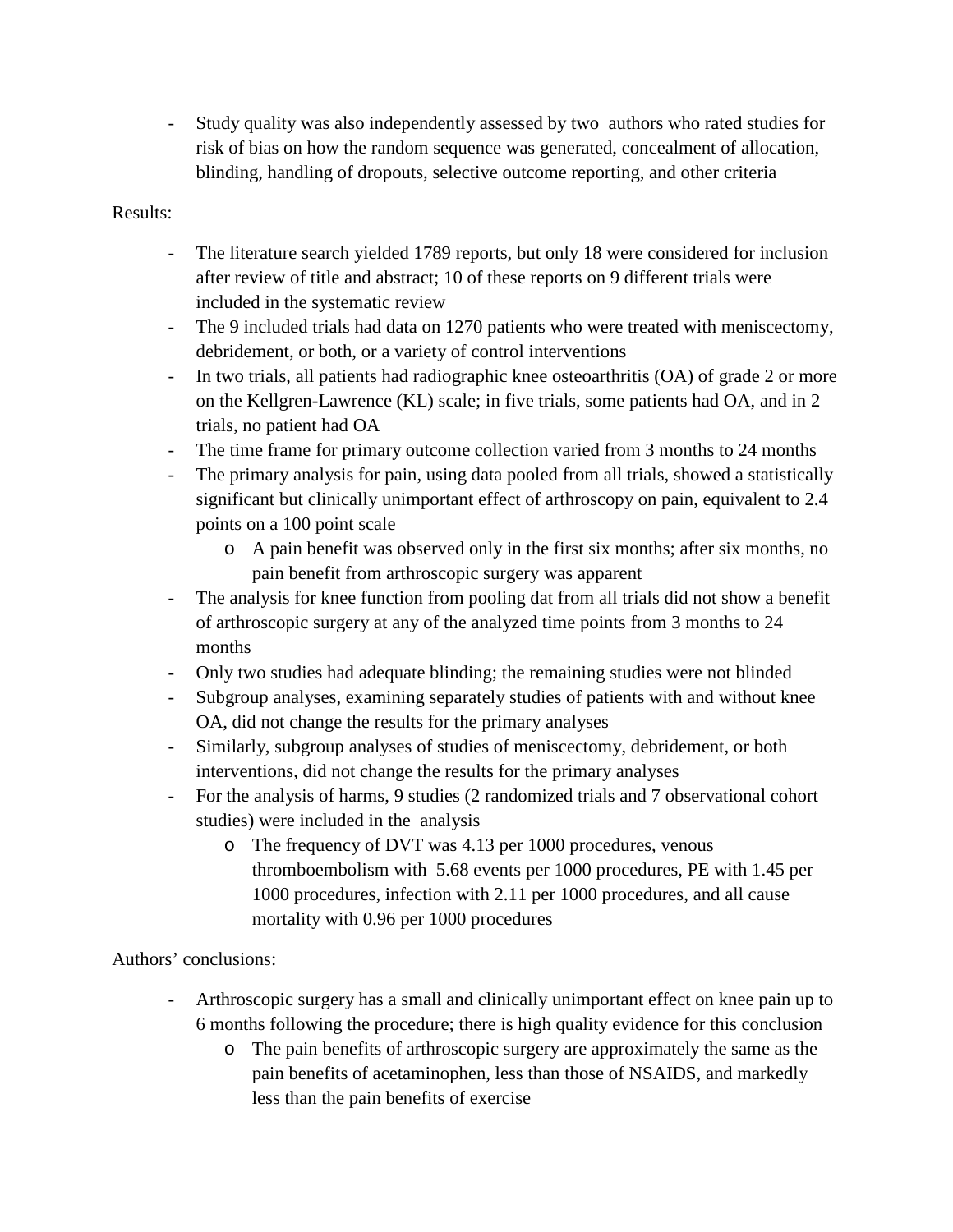- Arthroscopic surgery has no effect on knee function at any time following the procedure; there is high quality evidence for this conclusion
- There was a high rate of consistency from all randomized trials from different countries and different populations for analyses of benefit
- There was heterogeneity of effect for the analyses of harms, reflecting differences in study size and quality of reporting of adverse events
- Most studies were not blinded, but this would be expected to favor the arthroscopic surgery treatment arms rather than the control arms, and thus does not undermine the results of the meta-analysis
- Serious adverse events from arthroscopic surgery are rare
- There is a persistent clinical perception of the impressive benefits of arthroscopy based on observations of individual patients, but the benefits of other interventions are equally impressive
- Meniscal tears are frequently seen in middle aged patients, and may be regarded as early signs of OA, but should be treated with information, exercise, and often with weight loss

#### Comments:

- The authors refer to a hierarchy of patient-reported outcomes for meta-analysis of knee OA trials (Juhl 2012), but do not list these in the study
	- o These include the Western Ontario and McMaster Universities Osteoarthritis Index (WOMAC) pain and function scales, the SF-36 body pain and function scales, and pain VAS during activity and during walking
	- o Juhl reported that the most responsive single measure for pain was the VAS for "pain during activity," and the most responsive composite measure was the WOMAC pain subscale, and the most responsive measure for disability was the WOMAC function subscale
- The systematic review had a protocol which was registered at a central registry for systematic reviews at the University of York in the UK, and used the Juhl hierarchy for its analyses
- All requirements for a high-quality meta-analysis are met
- Even though several interventions (meniscectomy, debridement, and both together) were combined as if they had the same clinical effect, the homogeneity of the effect estimates in Figure 1 justifies this assumption

Assessment: High-quality meta-analysis supporting strong evidence that arthroscopic meniscectomy, debridement, or a combination of both procedures has a small, clinically unimportant benefit for nontraumatic knee pain in the first six months after the procedure, and no benefit after six months, for middle-aged and older patients with and without radiographic evidence of knee osteoarthritis . There is strong evidence that in middle aged and older patients with nontraumatic knee pain, whether or not due to osteoarthritis, there is no functional benefit